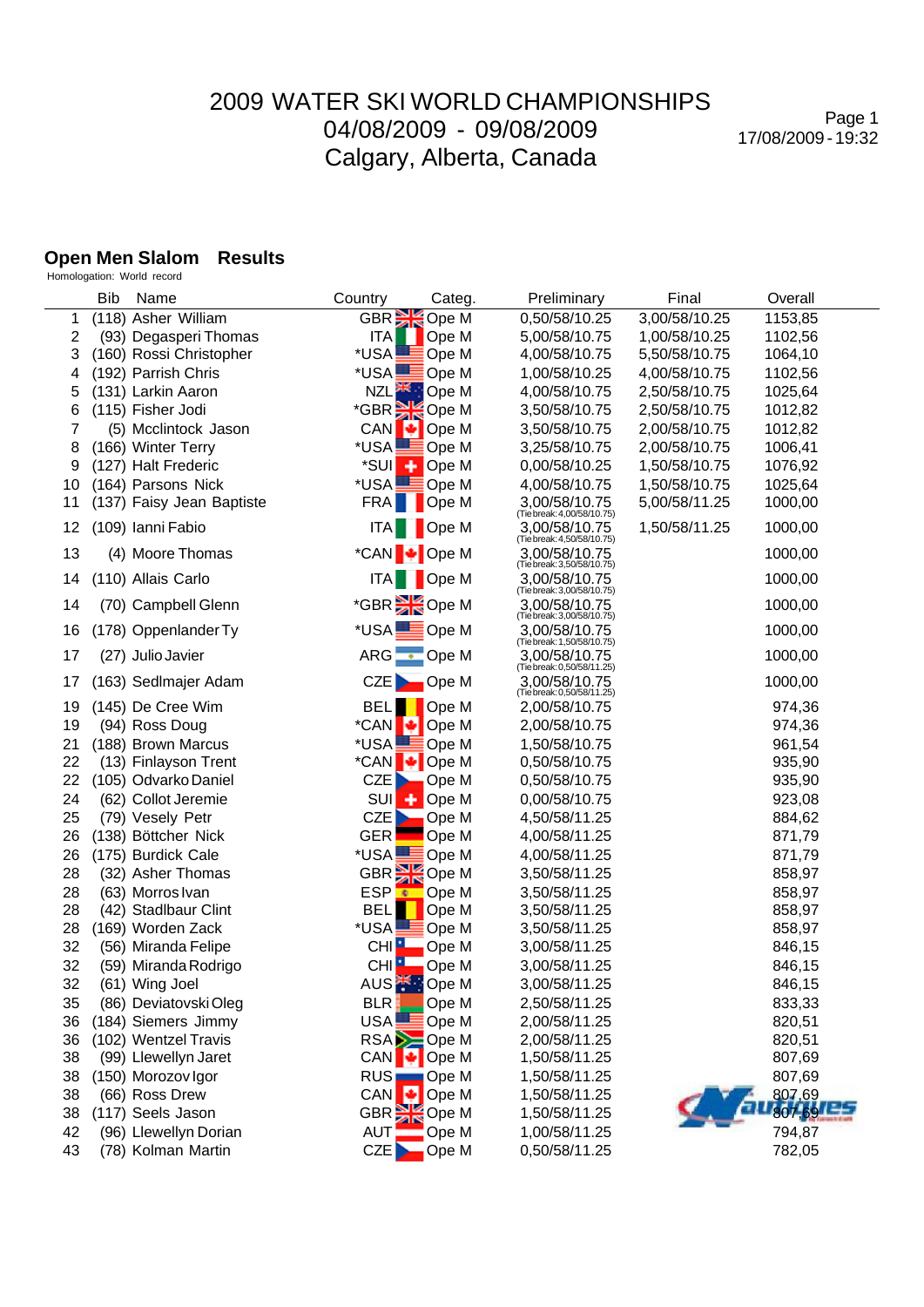Page 2 17/08/2009 - 19:32

| <b>Bib</b> | Name                          | Country            | Categ.                            | Preliminary   | Final | Overall |
|------------|-------------------------------|--------------------|-----------------------------------|---------------|-------|---------|
| 43         | (100) Travers Jonathan        | *USA               | Ope M                             | 0,50/58/11.25 |       | 782,05  |
| 45         | (20) Beliakou Herman          | BLR:               | Ope M                             | 5,00/58/12.00 |       | 743,59  |
| 45         | (167) Chicharro Diego         | CHI <sup>1</sup>   | Ope M                             | 5,00/58/12.00 |       | 743,59  |
| 45         | (111) Green Lance             | NZL <sup>SK</sup>  | Ope M                             | 5,00/58/12.00 |       | 743,59  |
| 48         | (89) Earl James               |                    | GBR Ope M                         | 4,50/58/12.00 |       | 730,77  |
| 49         | (121) Cho Beomgeun            |                    | KOR : Ope M                       | 4,00/58/12.00 |       | 717,95  |
| 50         | (77) Guralia Genadi           | $GEO$ $\Box$       | Ope M                             | 3,50/58/12.00 |       | 705,13  |
| 50         | (2) Noguera Vergés Lluís      | ESP <mark>⊛</mark> | Ope M                             | 3,50/58/12.00 |       | 705,13  |
| 52         | (60) Castro Pablo             | CHI <sup>1</sup>   | Ope M                             | 3,00/58/12.00 |       | 692,31  |
| 52         | (108) D'Alberto Matteo        | ITA                | Ope M                             | 3,00/58/12.00 |       | 692,31  |
| 54         | (67) Bradstreet Timothy       |                    | AUS <sup><sup>*</sup> Ope M</sup> | 2,50/58/12.00 |       | 679,49  |
| 54         | (44) Cannon Jonathon          | <b>HKG</b><br>蠹    | Ope M                             | 2,50/58/12.00 |       | 679,49  |
| 54         | (52) Lambrigger Loris         | <b>SUI</b><br>٠    | Ope M                             | 2,50/58/12.00 |       | 679,49  |
| 54         | (9) Stadlbaur Benjamin        | <b>SUI</b><br>٠    | Ope M                             | 2,50/58/12.00 |       | 679,49  |
| 58         | (35) López Martín             |                    | ARG • Ope M                       | 2,00/58/12.00 |       | 666,67  |
| 58         | (43) Shinuk Or                |                    | $ISR \nightharpoonup$ Ope M       | 2,00/58/12.00 |       | 666,67  |
| 58         | (33) Siegert Esteban          | COL                | Ope M                             | 2,00/58/12.00 |       | 666,67  |
| 58         | (91) Torres Andrés            | Ŀ<br><b>MEX</b>    | Ope M                             | 2,00/58/12.00 |       | 666,67  |
| 62         | (68) Torres Arturo            | Ŀ<br>MEX           | Ope M                             | 1,50/58/12.00 |       | 653,85  |
| 63         | (155) Moreno De Carlos Alvaro |                    | ESP Cope M                        | 0,50/58/12.00 |       | 628,21  |
| 64         | (106) Durisch Yannis          | <b>SUI</b>         | $\leftarrow$ Ope M                | 5,00/58/13.00 |       | 589,74  |
| 64         | (104) Evans Cameron           |                    | NZL <sup>SK</sup> : Ope M         | 5,00/58/13.00 |       | 589,74  |
| 66         | (107) Fairbank Simon          |                    | RSA <b>D</b> Ope M                | 4,00/58/13.00 |       | 564,10  |
| 67         | (34) Patricio Agustin         |                    | ARG C Ope M                       | 3,00/58/13.00 |       | 538,46  |
| 68         | (126) Min Ji Hoon             |                    | KOR <b>:</b> Ope M                | 2,50/58/13.00 |       | 525,64  |
| 69         | (36) Linares Roberto          |                    | $COL$ Ope M                       | 1,50/58/13.00 |       | 500,00  |
| 69         | (124) Park Sung Bi            |                    | KOR : Ope M                       | 1,50/58/13.00 |       | 500,00  |
| 69         | (154) Ryanzin Vladimir        |                    | RUS Ope M                         | 1,50/58/13.00 |       | 500,00  |
| 72         | (125) Jeong Jimin             |                    | KOR : Ope M                       | 2,50/58/14.25 |       | 371,79  |
| 73         | (58) Ahumada Ivan             |                    | ARG • Ope M                       | 1,50/58/14.25 |       | 346,15  |
| 73         | (47) Yamaguchi Kohei          | <b>JPN</b>         | Ope M                             | 1,50/58/14.25 |       | 346,15  |
| 75         | (153) Drajic Srdjan           | <b>SCG</b>         | Ope M                             | 0,00/58/14.25 |       | 307,69  |
| 76         | (82) Chapoy Rodrigo           | <b>MEX</b>         | Ope M                             | 2,50/58/18.25 |       | 64,10   |
| 77         | (50) Mejia Alberto            | <b>COL</b>         | $\equiv$ Ope M                    | 1,50/58/18.25 |       | 38,46   |

# **Open Ladies Slalom Results**<br>Homologation: World record

| Homologation: World record |  |  |
|----------------------------|--|--|
|----------------------------|--|--|

 $\overline{a}$ 

|   | <b>Bib</b><br>Name          | Country    | Categ.                     | Preliminary                                 | Final         | Overall         |
|---|-----------------------------|------------|----------------------------|---------------------------------------------|---------------|-----------------|
|   | (3) Mcclintock Whitney      | <b>CAN</b> | Ope F                      | 2,00/55/10.75                               | 1,50/55/10.75 | 1000,00         |
| 2 | (55) Amade Anais            | <b>FRA</b> | Ope F                      | 4,00/55/11.25                               | 1,25/55/10.75 | 980,26          |
| 3 | (64) Nowlan Karina          |            | AUS <sup>**</sup> Dpe F    | 4.00/55/11.25                               | 0,50/55/10.75 | 960,53          |
| 4 | (119) Truelove Karen        |            | *USA <b>LE</b> Ope F       | 3,00/55/11.25<br>(Tie break: 2,00/55/11.25) | 0,50/55/10.75 | 960,53          |
| 5 | (38) Jaquess Regina         |            | $USA$ $\blacksquare$ Ope F | 4,00/55/11.25                               | 5,50/55/11.25 | 934,21          |
| 6 | Wagner Breanne<br>(7)       |            | CAN <b>↓</b> Ope F         | 1.00/55/10.75                               | 4,50/55/11.25 | 973,68          |
|   | (176) Knutson Jill          |            | *USA DO Ope F              | 3,50/55/11.25                               | 3,00/55/11.25 | 881,58          |
| 8 | (133) Lucine Clementine     | <b>FRA</b> | <b>De</b> F                | 3.00/55/11.25<br>(Tie break: 3,00/55/11.25) | 3,00/55/11.25 | $868,42$ pm $-$ |
| 9 | (180) Hamrick Halt Nathalie |            | *USA <b>LODE</b> Ope F     | 3.00/55/11.25<br>(Tie break: 3,50/55/11.25) | 2,50/55/11.25 | 868,42          |
| 9 | (141) Welter Claire Lise    |            | *FRA Ope F                 | 3.00/55/11.25<br>(Tie break: 3,50/55/11.25) | 2,50/55/11.25 | 868,42          |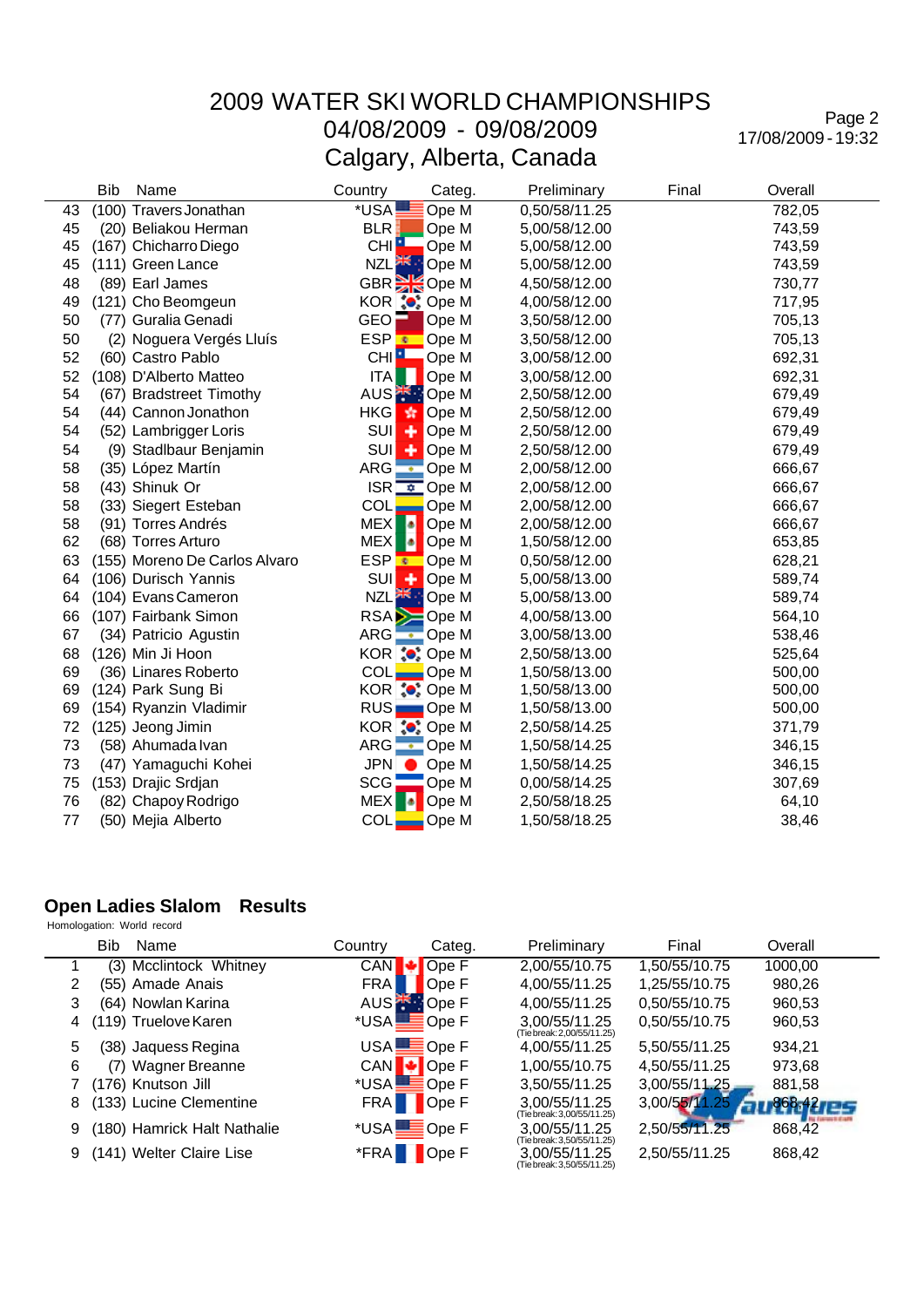### 2009 WATER SKI WORLD CHAMPIONSHIPS 04/08/2009 - 09/08/2009

Calgary, Alberta, Canada

Page 3 17/08/2009 - 19:32

|    | Bib | Name                          | Country                   | Categ.                     | Preliminary                                 | Final         | Overall |
|----|-----|-------------------------------|---------------------------|----------------------------|---------------------------------------------|---------------|---------|
| 11 |     | (179) Barton Bischoff Rhoni   | USA!                      | $\Box$ Ope F               | 3,00/55/11.25<br>(Tie break: 3,00/55/11.25) | 1,50/55/11.25 | 868,42  |
| 11 |     | (158) Edebäck Hanna           | SWE <sup>-</sup> Ope F    |                            | 3,00/55/11.25<br>(Tiebreak: 3,00/55/11.25)  | 1,50/55/11.25 | 868,42  |
| 13 |     | (149) Ramirez Abelson Mariana | MEX <sup>1</sup> Ope F    |                            | 3,00/55/11.25<br>(Tie break: 1,00/55/11.25) |               | 868,42  |
| 14 |     | (97) Adriaensen Kate          | BELI                      | Ope F                      | 2,00/55/11.25                               |               | 842,11  |
| 14 |     | (75) Arthur Nicole            | GBR <sup>3</sup> Ope F    |                            | 2,00/55/11.25                               |               | 842,11  |
| 14 |     | (181) Coble-Eller April       | USA!                      | $\sqrt{\phantom{a}}$ Ope F | 2,00/55/11.25                               |               | 842,11  |
| 14 |     | (72) Mathieu Marion           | <b>FRA</b>                | Ope F                      | 2,00/55/11.25                               |               | 842,11  |
| 14 |     | (177) Overton Johnson Kristi  | *USA                      | Ope F                      | 2,00/55/11.25                               |               | 842,11  |
| 19 |     | (151) Komarova Ksenia         | <b>RUS</b>                | $\blacksquare$ Ope F       | 1,50/55/11.25                               |               | 828,95  |
| 20 |     | (71) Berdnikava Natallia      | <b>BLR</b>                | Ope F                      | 1,25/55/11.25                               |               | 822,37  |
| 21 |     | (98) Gilbert Stacey           | <b>NZL</b>                | <b>D</b> Ope F             | 5,50/55/12.00                               |               | 776,32  |
| 22 |     | (26) Andriopoulou Angeliki    | GRE $\equiv$ Ope F        |                            | 5,00/55/12.00                               |               | 763,16  |
| 23 |     | (41) Ross Megan               | NZL <sup>SK</sup> : Ope F |                            | 4,50/55/12.00                               |               | 750,00  |
| 24 |     | (183) Lauretano Alexandra     | <b>USA</b>                | $\blacksquare$ Ope F       | 4,00/55/12.00                               |               | 736,84  |
| 25 |     | (54) Aynaud Marion            | <b>FRA</b>                | Ope F                      | 3,00/55/12.00                               |               | 710,53  |
| 25 |     | (146) Humphrey Cathryn        | AUS <sup>*</sup> : Ope F  |                            | 3,00/55/12.00                               |               | 710,53  |
| 25 |     | (23) Turets Iryna             | <b>BLR</b>                | Ope F                      | 3,00/55/12.00                               |               | 710,53  |
| 28 |     | (129) Edeback-Hirs Josefin    | <b>SWE</b>                | Ope F                      | 2,50/55/12.00                               |               | 697,37  |
| 28 |     | (92) Llewellyn Grebe Britta   | AUT                       | Ope F                      | 2,50/55/12.00                               |               | 697,37  |
| 28 |     | (22) Pavlova Olga             | <b>BLR</b>                | Ope F                      | 2,50/55/12.00                               |               | 697,37  |
| 31 |     | (84) Hunter Jakalyn           | GBR <sup>S</sup> Ope F    |                            | 2,00/55/12.00                               |               | 684,21  |
| 31 |     | (63) Thomsen Elena            | *SUI<br>۰                 | Ope F                      | 2,00/55/12.00                               |               | 684,21  |
| 33 |     | (103) Viljoen Gabriella       | <b>RSA</b>                | Ope F                      | 1,50/55/12.00                               |               | 671,05  |
| 34 |     | (83) Botas Medem Nadine       | ESP<br>×                  | Ope F                      | 0,50/55/12.00                               |               | 644,74  |
| 35 |     | (24) Qin Xiaohui              | <b>CHN</b>                | Ope F                      | 0,00/55/12.00                               |               | 631,58  |
| 36 |     | (14) Nelson Font Aline        | <b>MEX</b><br>ы           | Ope F                      | 4,50/55/13.00                               |               | 592,11  |
| 37 |     | (48) Miranda Tiare            | CHI                       | Ope F                      | 3,50/55/13.00                               |               | 565,79  |
| 38 |     | (73) Delgado Angela           | COL                       | Ope F                      | 3,00/55/13.00                               |               | 552,63  |
| 39 |     | (57) Briant Michale           | AUS <sup>*</sup> : Ope F  |                            | 2,50/55/13.00                               |               | 539,47  |
| 39 |     | (45) Vympranietsova Marie     | GRE EQpe F                |                            | 2,50/55/13.00                               |               | 539,47  |
| 41 |     | (101) Jepsen Maj              | DEN:                      | Ope F                      | 2,00/55/13.00                               |               | 526,32  |
| 42 |     | (30) Romano Negrao Juliana    | <b>BRA</b>                | Ope F                      | 1,50/55/13.00                               |               | 513,16  |
| 42 |     | (80) Zlatohlavkova Martina    | CZE                       | Ope F                      | 1,50/55/13.00                               |               | 513,16  |
| 44 |     | (40) Fladborg June            | <b>DEN</b>                | $\blacksquare$ Ope F       | 0,50/55/13.00                               |               | 486,84  |
| 45 |     | (31) Cornaz Sandrine          | <b>SUI</b>                | $\leftarrow$ Ope F         | 4,50/55/14.25                               |               | 434,21  |
| 46 |     | (152) Kashitsina Olga         | RUS <sub>I</sub>          | $\blacksquare$ Ope F       | 3,50/55/14.25                               |               | 407,89  |
| 47 |     | (81) Carroll Jacinta          | AUS <sup>*</sup> : Ope F  |                            | 2,00/55/14.25                               |               | 368,42  |
| 47 |     | (85) Hirosawa Saaya           | JPN Ope F                 |                            | 2,00/55/14.25                               |               | 368,42  |
| 47 |     | (49) Naser Nicole             | CHI <sup>I</sup>          | $\Box$ Ope F               | 2,00/55/14.25                               |               | 368,42  |
| 50 |     | (90) Kamiya Harue             | JPN Ope F                 |                            | 2,00/55/18.25                               |               | 52,63   |

#### **Open Ladies Tricks Results** Homologation: World record

| Bib<br>Name               | Countrv                       | Cateɑ.       | Preliminary | Final | Overall |
|---------------------------|-------------------------------|--------------|-------------|-------|---------|
| (3) Mcclintock Whitney    |                               | CAN DP Dpe F | 7680        | 8740  |         |
| 2 (140) Cambray Iris      | $*$ FRA $\blacksquare$        | Ope F        | 7500        | 8400  | 961.10  |
| (74) Linares María Camila | $COL$ $\qquad \qquad \bullet$ | Ope F        | 7660        | 8290  | 948.51  |
| (57) Briant Michale       |                               | AUS TOPE F   | 6890        | 8090  | 925.63  |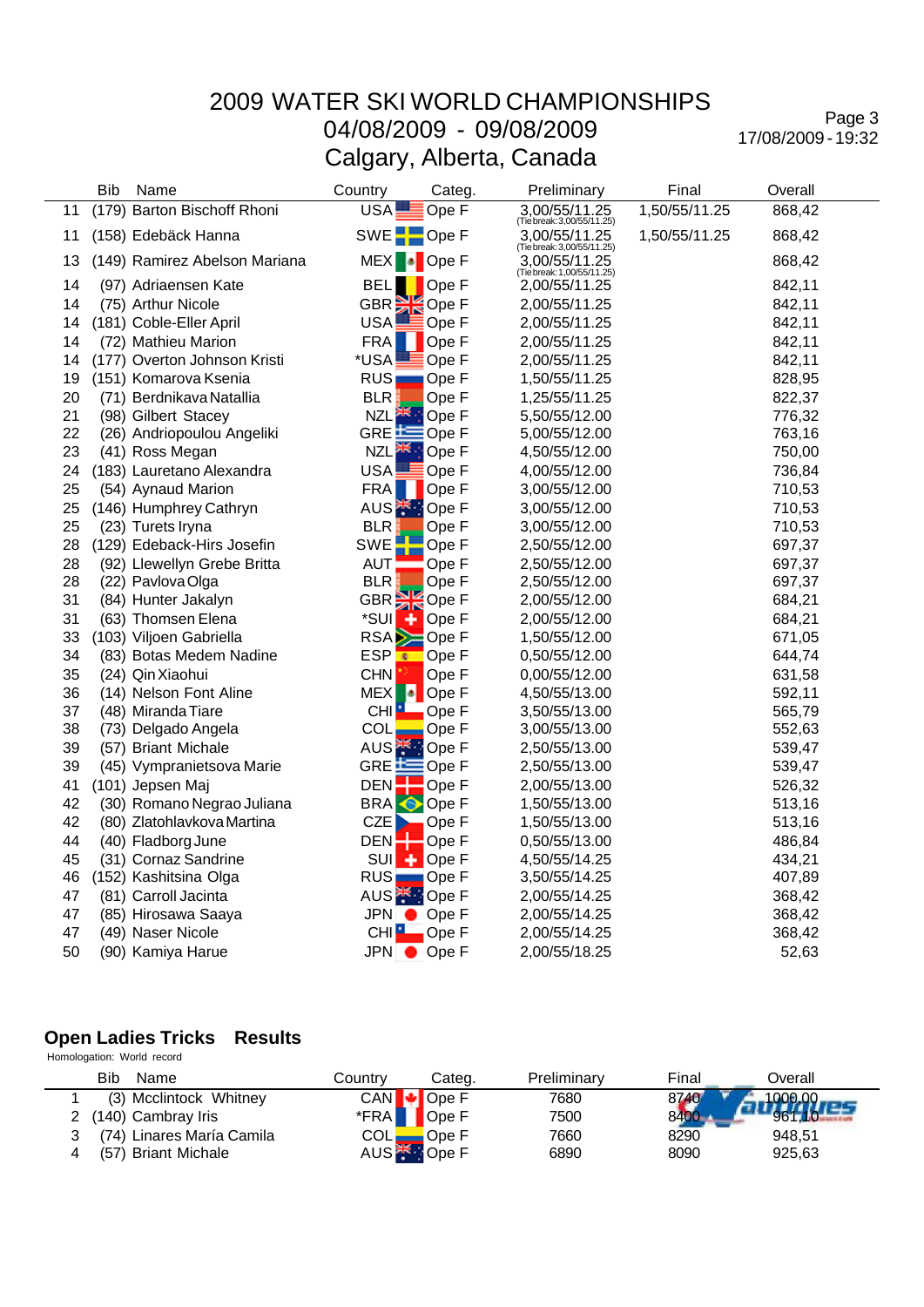Page 4 17/08/2009 - 19:32

|    | <b>Bib</b><br>Name            | Country          | Categ.                    | Preliminary | Final | Overall |
|----|-------------------------------|------------------|---------------------------|-------------|-------|---------|
| 5  | (133) Lucine Clementine       | <b>FRA</b>       | Ope F                     | 7790        | 8040  | 919,91  |
| 6  | (72) Mathieu Marion           | <b>FRA</b>       | Ope F                     | 7010        | 8030  | 918,76  |
| 7  | (71) Berdnikava Natallia      | <b>BLR</b>       | Ope F                     | 7880        | 7990  | 914,19  |
| 8  | (174) Nightingale Mandy       | *USA             | Ope F                     | 7220        | 7920  | 906,18  |
| 9  | (63) Thomsen Elena            | *SUI<br>٠        | Ope F                     | 6840        | 7060  | 807,78  |
| 10 | (183) Lauretano Alexandra     | <b>USA</b>       | $\equiv$ Ope F            | 6680        | 6960  | 796,34  |
| 11 | (26) Andriopoulou Angeliki    |                  | GRE EOpe F                | 7410        | 6660  | 847,83  |
| 12 | (157) Churakova Tatiana       | RUS <sub>I</sub> | $\blacksquare$ Ope F      | 7360        | 6300  | 842,11  |
| 13 | (95) Lethem Guy Brigitte      | *FRA             | Ope F                     | 6670        |       | 763,16  |
| 14 | (179) Barton Bischoff Rhoni   | <b>USA</b>       | Ope F                     | 6540        |       | 748,28  |
| 15 | (54) Aynaud Marion            | <b>FRA</b>       | Ope F                     | 6510        |       | 744,85  |
| 16 | (146) Humphrey Cathryn        |                  | AUS <sup>*</sup> : Ope F  | 6490        |       | 742,56  |
| 17 | (22) Pavlova Olga             | <b>BLR</b>       | Ope F                     | 6460        |       | 739,13  |
| 18 | (80) Zlatohlavkova Martina    | CZE              | Ope F                     | 6220        |       | 711,67  |
| 19 | (97) Adriaensen Kate          | <b>BEL</b>       | Ope F                     | 6080        |       | 695,65  |
| 20 | (55) Amade Anais              | <b>FRA</b>       | Ope F                     | 6040        |       | 691,08  |
| 21 | (39) Veramchuk Maryia         | *BLR             | Ope F                     | 5890        |       | 673,91  |
| 22 | (41) Ross Megan               | <b>NZLE</b>      | Ope F                     | 5570        |       | 637,30  |
| 23 | (23) Turets Iryna             | <b>BLR</b>       | Ope F                     | 5370        |       | 614,42  |
| 24 | (53) Yu Fei Song              | <b>CHN</b>       | Ope F                     | 4930        |       | 564,07  |
| 25 | (49) Naser Nicole             | CHI <sup>1</sup> | Ope F                     | 4690        |       | 536,61  |
| 26 | (149) Ramirez Abelson Mariana | -6<br><b>MEX</b> | Ope F                     | 4260        |       | 487,41  |
| 27 | (7) Wagner Breanne            | <b>CAN</b><br>ю  | Ope F                     | 3940        |       | 450,80  |
| 28 | (38) Jaquess Regina           | USA.             | ≣Ope F                    | 3820        |       | 437,07  |
| 29 | (152) Kashitsina Olga         | RUS <sub>I</sub> | $\blacksquare$ Ope F      | 3720        |       | 425,63  |
| 30 | (14) Nelson Font Aline        | MEX <sup>1</sup> | Ope F                     | 3510        |       | 401,60  |
| 31 | (73) Delgado Angela           | <b>COL</b>       | $\blacksquare$ Ope F      | 2990        |       | 342,11  |
| 32 | (48) Miranda Tiare            | CHI <sup>L</sup> | Ope F                     | 2810        |       | 321,51  |
| 33 | (45) Vympranietsova Marie     |                  | GRE EOpe F                | 2760        |       | 315,79  |
| 34 | (98) Gilbert Stacey           |                  | NZL <sup>ak</sup> : Ope F | 2610        |       | 298,63  |
| 35 | (31) Cornaz Sandrine          | SUI <sup>+</sup> | Ope F                     | 1560        |       | 178,49  |
| 36 | (90) Kamiya Harue             |                  | $JPN$ $OpeF$              | 1460        |       | 167,05  |
| 37 | (30) Romano Negrao Juliana    |                  | <b>BRA</b> Ope F          | 1260        |       | 144,16  |
| 38 | (85) Hirosawa Saaya           |                  | $JPN$ $OpeF$              | 1220        |       | 139,59  |
| 39 | (81) Carroll Jacinta          |                  | AUS <sup>*</sup> : Ope F  | 1100        |       | 125,86  |
| 40 | (143) Yijie Fang              |                  | TPE <b>OD</b> Ope F       | 250         |       | 28,60   |

#### **Open Men Tricks Results**

Homologation: World record

|   | Bib<br>Name             | Countrv      | Categ. | Preliminary | Final | Overall |
|---|-------------------------|--------------|--------|-------------|-------|---------|
|   | (87) Zharnasek Aliaksei | <b>BLR</b>   | Ope M  | 10770       | 11850 | 1031,33 |
|   | (20) Beliakou Herman    | <b>BLR</b>   | Ope M  | 11010       | 11490 | 1000,00 |
| 3 | (86) Deviatovski Oleg   | <b>BLR</b>   | Ope M  | 10340       | 11220 | 976,50  |
| 4 | (134) Ballon Pierre     | *FRA         | Ope M  | 9610        | 11030 | 959.97  |
|   | 184) Siemers Jimmy      | USA          | ≣Ope M | 11190       | 10690 | 973.89  |
| 6 | (99) Llewellyn Jaret    | CAN +        | Ope M  | 10700       | 10400 | 931,24  |
|   | (27) Julio Javier       | ARG <b>.</b> | Ope M  | 9170        | 10330 |         |
| 8 | (172) Pickos Adam       | *USAL        | Ope M  | 9890        | 10180 | 885,99  |
| 9 | 163) Sedlmajer Adam     | CZE I        | Ope M  | 10210       | 10170 | 888,60  |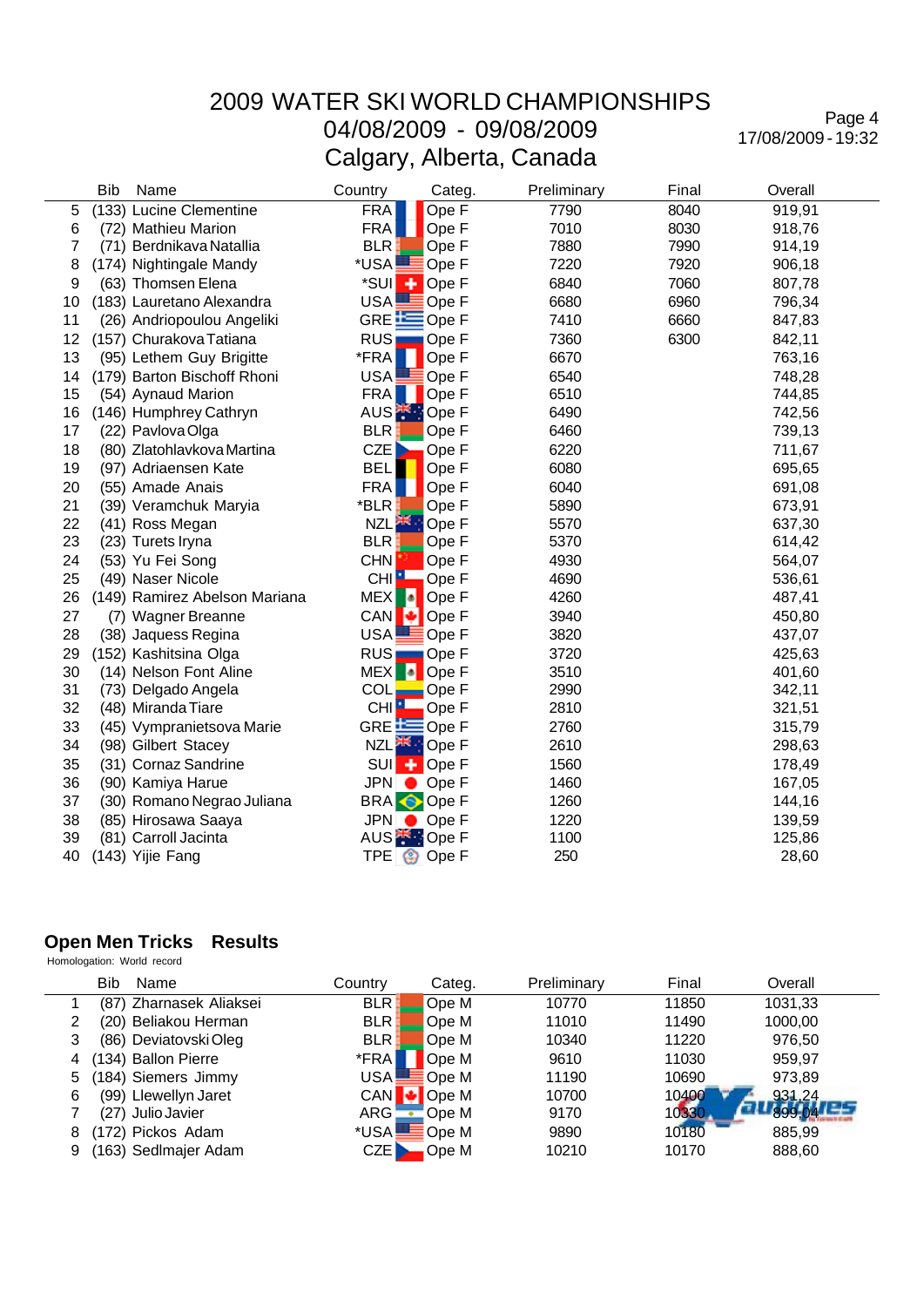Page 5 17/08/2009 - 19:32

|    | <b>Bib</b> | Name                             | Country                            | Categ.                    | Preliminary | Final | Overall |  |
|----|------------|----------------------------------|------------------------------------|---------------------------|-------------|-------|---------|--|
| 10 |            | (173) Pickos Cory                | *USA                               | Ope M                     | 9620        | 9630  | 838,12  |  |
| 11 |            | (5) Mcclintock Jason             | CAN                                | Ope M                     | 9970        | 9120  | 867,71  |  |
| 12 |            | (171) Gay Russell                | *USA                               | $\blacksquare$ Ope M      | 9380        | 7980  | 816,36  |  |
| 13 |            | (78) Kolman Martin               | <b>CZE</b>                         | Ope M                     | 9090        |       | 791,12  |  |
| 14 |            | (32) Asher Thomas                | GBR Ope M<br>CHI Ope M             |                           | 8820        |       | 767,62  |  |
| 15 |            | (59) Miranda Rodrigo             |                                    |                           | 8310        |       | 723,24  |  |
| 16 |            | (8) Font Sergio                  | -la<br><b>MEX</b>                  | Ope M                     | 8220        |       | 715,40  |  |
| 17 |            | (1) Dodd Ryan                    | <b>CAN</b><br>ю                    | Ope M                     | 8020        |       | 698,00  |  |
| 18 |            | (108) D'Alberto Matteo           | <b>ITA</b>                         | Ope M                     | 7970        |       | 693,65  |  |
| 19 |            | (17) Abelson Richard             | *CAN                               | $\bigcup$ Ope M           | 7830        |       | 681,46  |  |
| 20 |            | (105) Odvarko Daniel             | CZE<br>D                           | Ope M                     | 7600        |       | 661,44  |  |
| 21 |            | (136) Poteau Alexandre           | *FRA                               | Ope M                     | 7560        |       | 657,96  |  |
| 22 |            | (117) Seels Jason                | GBR <sup>S</sup> Ope M             |                           | 7480        |       | 651,00  |  |
| 23 |            | (82) Chapoy Rodrigo              | <b>MEX</b>                         | Ope M                     | 7340        |       | 638,82  |  |
| 23 |            | (169) Worden Zack                | *USA                               | Ope M                     | 7340        |       | 638,82  |  |
| 25 |            | (91) Torres Andrés               | MEX <sup>1</sup>                   | <b>D</b> Ope M            | 7200        |       | 626,63  |  |
| 26 |            | (61) Wing Joel                   | AUS <sup><sup>*</sup>: Ope M</sup> |                           | 7030        |       | 611,84  |  |
| 27 |            | (67) Bradstreet Timothy          | AUS <sup><sup>*</sup> Ope M</sup>  |                           | 6940        |       | 604,00  |  |
| 28 |            | (33) Siegert Esteban             | COL                                | Ope M                     | 6760        |       | 588,34  |  |
| 29 |            | (52) Lambrigger Loris            | <b>SUI</b>                         | $\left  \right $ Ope M    | 6700        |       | 583,12  |  |
| 30 |            | (111) Green Lance                |                                    | NZL <sup>SK</sup> : Ope M | 6480        |       | 563,97  |  |
| 31 |            | (89) Earl James                  | GBR <sup>SK</sup> Ope M            |                           | 6090        |       | 530,03  |  |
| 32 |            | (68) Torres Arturo               | <b>MEX</b><br>- 10                 | Ope M                     | 5870        |       | 510,88  |  |
| 33 |            | (2) Noguera Vergés Lluís         | <b>ESP</b> <sup></sup>             | Ope M                     | 5850        |       | 509,14  |  |
| 34 |            | (96) Llewellyn Dorian            | <b>AUT</b>                         | Ope M                     | 5770        |       | 502,18  |  |
| 35 |            | (156) Moreno De Carlos Guillermo | ESP <sup>€</sup> Ope M             |                           | 5610        |       | 488,25  |  |
| 36 |            | (56) Miranda Felipe              |                                    | CHI <b>N</b> Ope M        | 5090        |       | 442,99  |  |
| 37 |            | (106) Durisch Yannis             | <b>SUI</b><br>٠                    | Ope M                     | 4750        |       | 413,40  |  |
| 38 |            | (138) Böttcher Nick              | <b>GER</b>                         | Ope M                     | 4270        |       | 371,63  |  |
| 39 |            | (79) Vesely Petr                 | CZE                                | Ope M                     | 4240        |       | 369,02  |  |
| 40 |            | (155) Moreno De Carlos Alvaro    | <b>ESP</b>                         | <mark>⊕</mark> Ope M      | 4180        |       | 363,79  |  |
| 41 |            | (154) Ryanzin Vladimir           | <b>RUS</b>                         | $\Box$ Ope M              | 4060        |       | 353,35  |  |
| 42 |            | (104) Evans Cameron              |                                    | NZL <sup>SK</sup> : Ope M | 3890        |       | 338,56  |  |
| 43 |            | (19) Long Fei Shi                | <b>CHN</b>                         | Ope M                     | 3380        |       | 294,17  |  |
| 44 |            | (35) López Martín                | ARG C Ope M                        |                           | 2780        |       | 241,95  |  |
| 45 |            | (47) Yamaguchi Kohei             | <b>JPN</b>                         | $\bullet$ Ope M           | 1950        |       | 169,71  |  |
| 46 |            | (34) Patricio Agustin            | ARG • Ope M                        |                           | 1710        |       | 148,83  |  |
| 47 |            | (36) Linares Roberto             | $COL$ Ope M                        |                           | 1700        |       | 147,95  |  |
| 48 |            | (126) Min Ji Hoon                | KOR : Ope M                        |                           | 1640        |       | 142,73  |  |
| 49 |            | (132) Le Forestier Nicolas       | <b>FRA</b>                         | Ope M                     | 1470        |       | 127,94  |  |
| 50 |            | (51) Putu Muhammad               | <b>INA</b>                         | Ope M                     | 460         |       | 40,03   |  |

#### **Open Men Jump Results**

 Homologation: World record Bib Name **Country Categ.** Preliminary Final Overall Country Categ. Preliminary Final Overall Coverall COUNTY CATE Ope M 65,9m (216ft) 70,2m (230ft) 1039,08 1 (182) Krueger Freddy USA Ope M 65,9m (216ft) 70,2m (230ft) 1039,08<br>2 (99) Llewellyn Jaret CAN Dpe M 67,0m (220ft) 68,5m (225ft) 1000,00  $(99)$  Llewellyn Jaret CAN CAN Ope M 67,0m (220ft) 68,5m (225ft) 11000,00<br>
CAN Ope M 64,4m (211ft) 68,1m (223ft) 990,80 3 (1) Dodd Ryan CAN Ope M 64,4m (211ft)<br>4 (117) Seels Jason GBR COPE M 63,8m (209ft) 4 (117) Seels Jason GBR Ope M 63,8m (209ft) 67,5m (221ft) 977,01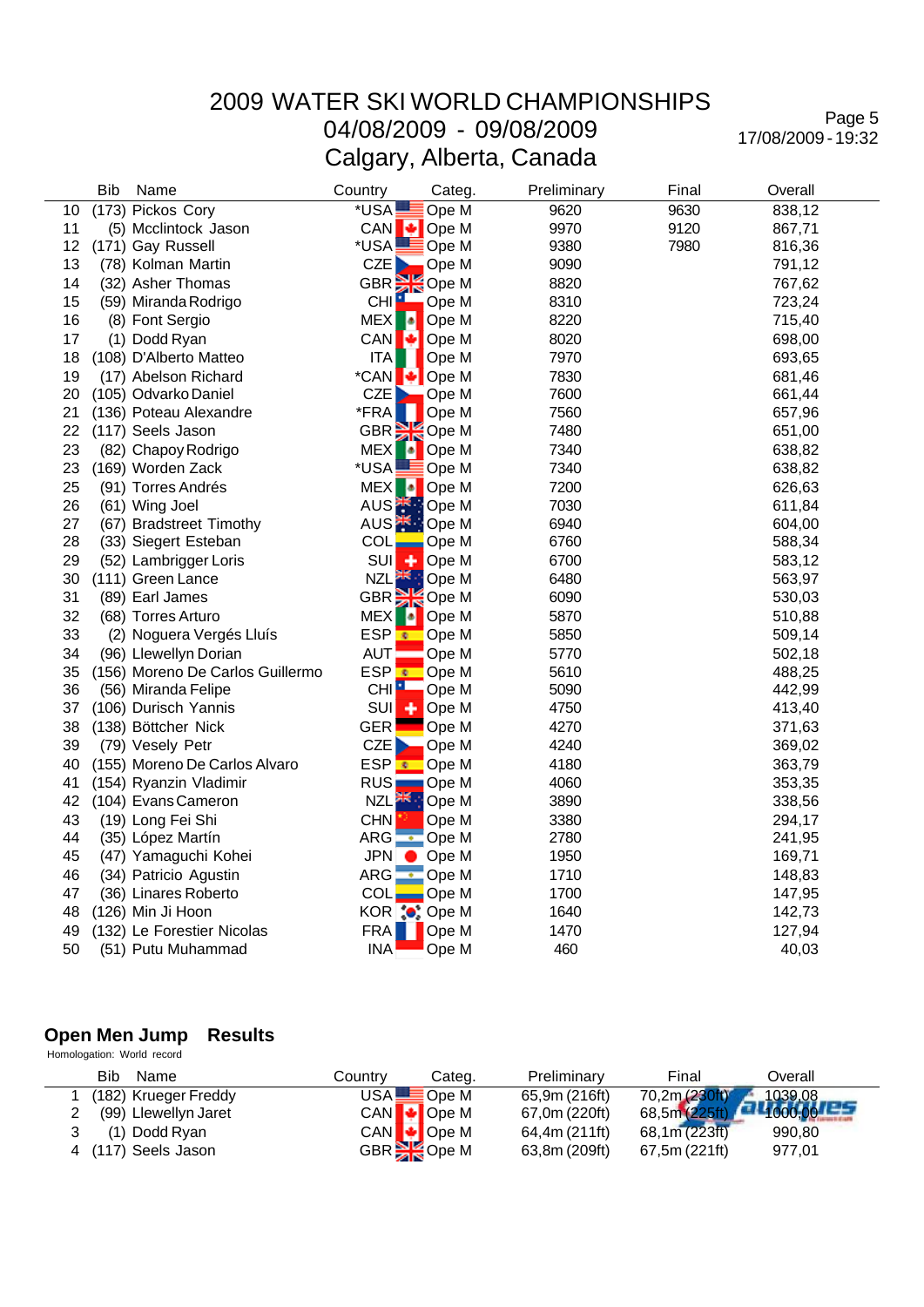Page 6 17/08/2009 - 19:32

|    | <b>Bib</b> | Name                             | Country                         | Categ.                   | Preliminary   | Final         | Overall |
|----|------------|----------------------------------|---------------------------------|--------------------------|---------------|---------------|---------|
| 5  |            | (169) Worden Zack                | *USA                            | Ope M                    | 62,2m (204ft) | 65,8m (216ft) | 937,93  |
| 6  |            | (59) Miranda Rodrigo             |                                 | CHI <b>P</b> Ope M       | 61,4m (201ft) | 65,4m (215ft) | 928,74  |
| 7  |            | (32) Asher Thomas                |                                 | GBR <sup>3</sup> Ope M   | 61,0m (200ft) | 64,7m (212ft) | 912,64  |
| 8  |            | (27) Julio Javier                | ARG<br>$\overline{\phantom{a}}$ | Ope M                    | 61,0m (200ft) | 63,0m (207ft) | 873,56  |
| 9  |            | (16) Melnuk Kevin                | ø<br>*CAN                       | Ope M                    | 62,6m (205ft) | 62,9m (206ft) | 871,26  |
| 10 |            | (12) Magnowski Kole              |                                 | *CAN + Ope M             | 60,1m (197ft) | 62,2m (204ft) | 855,17  |
| 11 |            | (163) Sedlmajer Adam             | CZE                             | $\blacksquare$ Ope M     | 62,8m (206ft) | 60,8m (199ft) | 868,97  |
| 12 |            | (150) Morozov Igor               |                                 | RUS Ope M                | 61,6m (202ft) |               | 841,38  |
| 13 |            | (130) Eade Kyle                  |                                 | NZL <sup>E</sup> Ope M   | 59,9m (197ft) |               | 802,30  |
| 13 |            | (61) Wing Joel                   |                                 | AUS <sup>*</sup> : Ope M | 59,9m (197ft) |               | 802,30  |
| 15 |            | (156) Moreno De Carlos Guillermo | ESP <mark>_€</mark>             | Ope M                    | 59,6m (196ft) |               | 795,40  |
| 16 |            | (108) D'Alberto Matteo           | <b>ITA</b>                      | Ope M                    | 59,3m (195ft) |               | 788,51  |
| 17 |            | (86) Deviatovski Oleg            | BLR.                            | Ope M                    | 59,2m (194ft) |               | 786,21  |
| 18 |            | (138) Böttcher Nick              | <b>GER</b>                      | Ope M                    | 58,8m (193ft) |               | 777,01  |
| 19 |            | (155) Moreno De Carlos Alvaro    | ESP <mark>⊛</mark>              | Ope M                    | 58,6m (192ft) |               | 772,41  |
| 20 |            | (184) Siemers Jimmy              |                                 | USA <b>L</b> Ope M       | 58,3m (191ft) |               | 765,52  |
| 21 |            | (67) Bradstreet Timothy          |                                 | AUS <sup>X</sup> : Ope M | 58,1m (191ft) |               | 760,92  |
| 22 |            | (37) Di Pasqua Sebastien         |                                 | *SUI + Ope M             | 57,6m (189ft) |               | 749,43  |
| 23 |            | (33) Siegert Esteban             | <b>COL</b>                      | $\Box$ Ope M             | 56,4m (185ft) |               | 721,84  |
| 24 |            | (106) Durisch Yannis             |                                 | SUI <sub>4</sub> POpe M  | 55,6m (182ft) |               | 703,45  |
| 25 |            | (154) Ryanzin Vladimir           |                                 | RUS Ope M                | 54,5m (179ft) |               | 678,16  |
| 26 |            | (116) Sharman Damien             |                                 | *GBR Ope M               | 54,3m (178ft) |               | 673,56  |
| 27 |            | (36) Linares Roberto             | <b>COL</b>                      | $\Box$ Ope M             | 53,7m (176ft) |               | 659,77  |
| 28 |            | (60) Castro Pablo                | CHI <sup>H</sup>                | Ope M                    | 53,6m (176ft) |               | 657,47  |
| 29 |            | (20) Beliakou Herman             | BLR.                            | Ope M                    | 53,3m (175ft) |               | 650,57  |
| 30 |            | (126) Min Ji Hoon                |                                 | KOR : Ope M              | 51,3m (168ft) |               | 604,60  |
| 30 |            | (68) Torres Arturo               |                                 | MEX Ope M                | 51,3m (168ft) |               | 604,60  |
| 32 |            | (78) Kolman Martin               |                                 | $CZE$ Ope M              | 50,9m (167ft) |               | 595,40  |
| 33 |            | (2) Noguera Vergés Lluís         |                                 | ESP CDe M                | 50,7m (166ft) |               | 590,80  |
| 34 |            | (104) Evans Cameron              |                                 | NZL <sup>2</sup> Ope M   | 50,4m (165ft) |               | 583,91  |
| 35 |            | (79) Vesely Petr                 |                                 | CZE Ope M                | 49,8m (163ft) |               | 570,11  |
| 36 |            | (125) Jeong Jimin                |                                 | KOR : Ope M              | 49,7m (163ft) |               | 567,82  |
| 37 |            | (47) Yamaguchi Kohei             |                                 | JPN Ope M                | 46,6m (153ft) |               | 496,55  |
| 38 |            | (89) Earl James                  |                                 | GBR <sup>3</sup> Ope M   | 45,9m (151ft) |               | 480,46  |
| 39 |            | (35) López Martín                |                                 | ARG C Ope M              | 45,5m (149ft) |               | 471,26  |
| 40 |            | (107) Fairbank Simon             |                                 | RSA <b>D</b> Ope M       | 44,2m (145ft) |               | 441,38  |
| 41 |            | (121) Cho Beomgeun               |                                 | KOR ¦●: Ope M            | 43,3m (142ft) |               | 420,69  |
| 42 |            | (91) Torres Andrés               | <b>MEX</b><br>٠ø                | Ope M                    | 42,5m (139ft) |               | 402,30  |
| 43 |            | (34) Patricio Agustin            | ARG                             | $\bullet$ Ope M          | 39,4m (129ft) |               | 331,03  |
| 44 |            | (51) Putu Muhammad               | <b>INA</b>                      | Ope M                    | 38,9m (128ft) |               | 319,54  |
| 45 |            | (148) Connolly Donal             | <b>IRL</b>                      | Ope M                    | 36,3m (119ft) |               | 259,77  |
| 46 |            | (147) Murray Darren              | <b>IRL</b>                      | Ope M                    | 33,7m (111ft) |               | 200,00  |
| 47 |            | (82) Chapoy Rodrigo              | <b>MEX</b>                      | Ope M                    | 22,1m (73ft)  |               |         |
| 48 |            | (111) Green Lance                | <b>NZL</b>                      | Ope M                    | 0,0m(0ft)     |               |         |
| 48 |            | (56) Miranda Felipe              | CHI <sup>1</sup>                | Ope M                    | 0,0m(0ft)     |               |         |

| <b>Open Ladies Jump Results</b><br>Homologation: World record |         |        |             |       | <i><b><u><u><u><u>autiques</u></u></u></u></b></i> |
|---------------------------------------------------------------|---------|--------|-------------|-------|----------------------------------------------------|
| Bib<br>Name                                                   | Countrv | Categ. | Preliminary | Final | Overall                                            |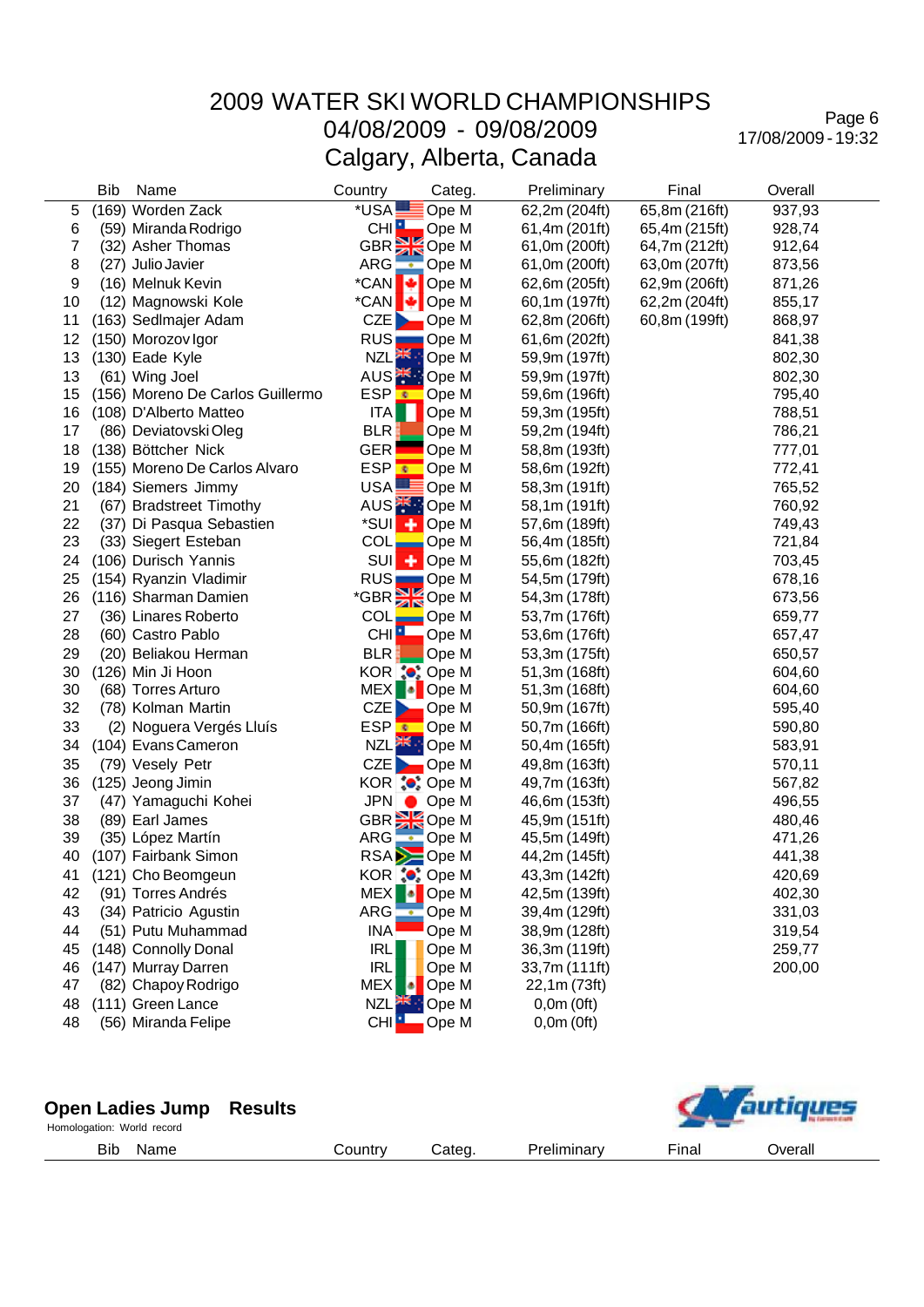Page 7 17/08/2009 - 19:32

|    | <b>Bib</b> | Name                       | Country          | Categ.                    | Preliminary   | Final         | Overall |  |
|----|------------|----------------------------|------------------|---------------------------|---------------|---------------|---------|--|
| 1  |            | (26) Andriopoulou Angeliki | GRE $E$          | Ope F                     | 50,4m (165ft) | 53,7m (176ft) | 1000,00 |  |
| 2  |            | (40) Fladborg June         | DEN:             | Ope F                     | 50,1m (164ft) | 51,1m (168ft) | 929,16  |  |
| 3  |            | (101) Jepsen Maj           | DEN:             | Ope F                     | 50,3m (165ft) | 51,0m (167ft) | 926,43  |  |
| 4  |            | (38) Jaquess Regina        | USA <b>L</b>     | Ope F                     | 49,6m (163ft) | 50,7m (166ft) | 918,26  |  |
| 5  |            | (63) Thomsen Elena         | *SUI             | ٠<br>Ope F                | 50,3m (165ft) | 50,5m (166ft) | 912,81  |  |
| 6  |            | (133) Lucine Clementine    | <b>FRA</b>       | Ope F                     | 50,5m (166ft) | 50,0m (164ft) | 912,81  |  |
| 7  |            | (46) Chardin Nancy         | *FRA             | Ope F                     | 49,7m (163ft) | 49,6m (163ft) | 891,01  |  |
| 8  |            | (71) Berdnikava Natallia   | BLR :            | Ope F                     | 47,9m (157ft) | 49,4m (162ft) | 882,83  |  |
| 9  |            | (3) Mcclintock Whitney     | CAN →            | Ope F                     | 48,1m (158ft) | 48,6m (159ft) | 861,04  |  |
| 10 |            | (72) Mathieu Marion        | <b>FRA</b>       | Ope F                     | 49,8m (163ft) | 48,4m (159ft) | 893,73  |  |
| 11 |            | (23) Turets Iryna          | <b>BLR</b>       | Ope F                     | 50,3m (165ft) | 46,9m (154ft) | 907,36  |  |
| 12 |            | (45) Vympranietsova Marie  |                  | GRE <b>E</b> Ope F        | 50,3m (165ft) | 0,0m(0ft)     | 907,36  |  |
| 13 |            | (183) Lauretano Alexandra  |                  | USA <b>LE</b> Ope F       | 47,3m (155ft) |               | 825,61  |  |
| 14 |            | (84) Hunter Jakalyn        |                  | GBR <sup>3</sup> Ope F    | 45,8m (150ft) |               | 784,74  |  |
| 15 |            | (152) Kashitsina Olga      |                  | RUS <b>No.</b> Ope F      | 44,8m (147ft) |               | 757,49  |  |
| 16 |            | (55) Amade Anais           | <b>FRA</b>       | Ope F                     | 44,6m (146ft) |               | 752,04  |  |
| 17 |            | (41) Ross Megan            |                  | NZL <sup>AK</sup> : Ope F | 44,3m (145ft) |               | 743,87  |  |
| 18 |            | (85) Hirosawa Saaya        | JPN O            | Ope F                     | 44,0m (144ft) |               | 735,69  |  |
| 19 |            | (97) Adriaensen Kate       | <b>BELT</b>      | Ope F                     | 43,2m (142ft) |               | 713,90  |  |
| 20 |            | (22) Pavlova Olga          | BLR              | Ope F                     | 42,8m (140ft) |               | 703,00  |  |
| 21 |            | (80) Zlatohlavkova Martina | CZE <sub>D</sub> | Ope F                     | 42,6m (140ft) |               | 697,55  |  |
| 22 |            | (81) Carroll Jacinta       |                  | AUS <sup>-</sup> Ope F    | 39,5m (130ft) |               | 613,08  |  |
| 23 |            | (18) Mei Feng              | <b>CHN</b>       | Ope F                     | 38,8m (127ft) |               | 594,01  |  |
| 24 |            | (54) Aynaud Marion         | <b>FRA</b>       | Ope F                     | 38,5m (126ft) |               | 585,83  |  |
| 25 |            | (146) Humphrey Cathryn     |                  | AUS <sup>-</sup> Ope F    | 37,8m (124ft) |               | 566,76  |  |
| 26 |            | (98) Gilbert Stacey        |                  | NZL <sup>AK</sup> : Ope F | 35,5m (116ft) |               | 504,09  |  |
| 27 |            | (49) Naser Nicole          | CHI <sup>1</sup> | Ope F                     | 24,7m (81ft)  |               | 209,81  |  |
| 28 |            | (90) Kamiya Harue          | JPN O            | Ope F                     | 0,0m(0ft)     |               |         |  |

#### **Open Men Overall Results**

|    | Bib   | Name                      | Country    | Categ.            | Slalom  | Tricks  | Jump    | Overall |
|----|-------|---------------------------|------------|-------------------|---------|---------|---------|---------|
|    |       | (27) Julio Javier         | <b>ARG</b> | Ope M<br>÷        | 1000,00 | 899,04  | 873,56  | 2772,60 |
|    |       | (163) Sedlmajer Adam      | <b>CZE</b> | Ope M             | 1000,00 | 888,60  | 868,97  | 2757,57 |
| 3  |       | (99) Llewellyn Jaret      | CAN        | м<br>Ope M        | 807,69  | 931,24  | 1000,00 | 2738,93 |
| 4  |       | (86) Deviatovski Oleg     | <b>BLR</b> | Ope M             | 833,33  | 976,50  | 786,21  | 2596,04 |
| 5  |       | (184) Siemers Jimmy       | <b>USA</b> | Ope M             | 820,51  | 973,89  | 765,52  | 2559,92 |
| 6  |       | (32) Asher Thomas         |            | GBR SOPE M        | 858,97  | 767.62  | 912,64  | 2539,23 |
|    |       | (59) Miranda Rodrigo      | <b>CHI</b> | Ope M             | 846,15  | 723,24  | 928,74  | 2498,13 |
| 8  |       | (169) Worden Zack         | *USA       | Ope M             | 858,97  | 638,82  | 937,93  | 2435,72 |
| 9  |       | (117) Seels Jason         |            | GBR SOpe M        | 807,69  | 651,00  | 977,01  | 2435,70 |
| 10 |       | (20) Beliakou Herman      | <b>BLR</b> | Ope M             | 743,59  | 1000,00 | 650,57  | 2394,16 |
| 11 |       | (61) Wing Joel            | <b>AUS</b> | <b>AND</b> Ope M  | 846,15  | 611,84  | 802,30  | 2260,29 |
| 12 |       | (108) D'Alberto Matteo    | <b>ITA</b> | Ope M             | 692,31  | 693,65  | 788,51  | 2174,47 |
| 13 |       | (78) Kolman Martin        | <b>CZE</b> | Ope M             | 782.05  | 791,12  | 595,40  | 2168,57 |
| 14 | (67). | <b>Bradstreet Timothy</b> | <b>AUS</b> | <b>ARE:</b> Ope M | 679,49  | 604,00  | 760.92. | 2044,41 |
| 15 |       | (138) Böttcher Nick       | <b>GER</b> | Ope M             | 871,79  | 371,63  | 777     | 2020,43 |
| 16 |       | (33) Siegert Esteban      | <b>COL</b> | Ope M             | 666,67  | 588,34  | 721,84  | 1976,85 |
| 17 |       | (79) Vesely Petr          | <b>CZE</b> | Ope M             | 884,62  | 369,02  | 570,11  | 1823,75 |